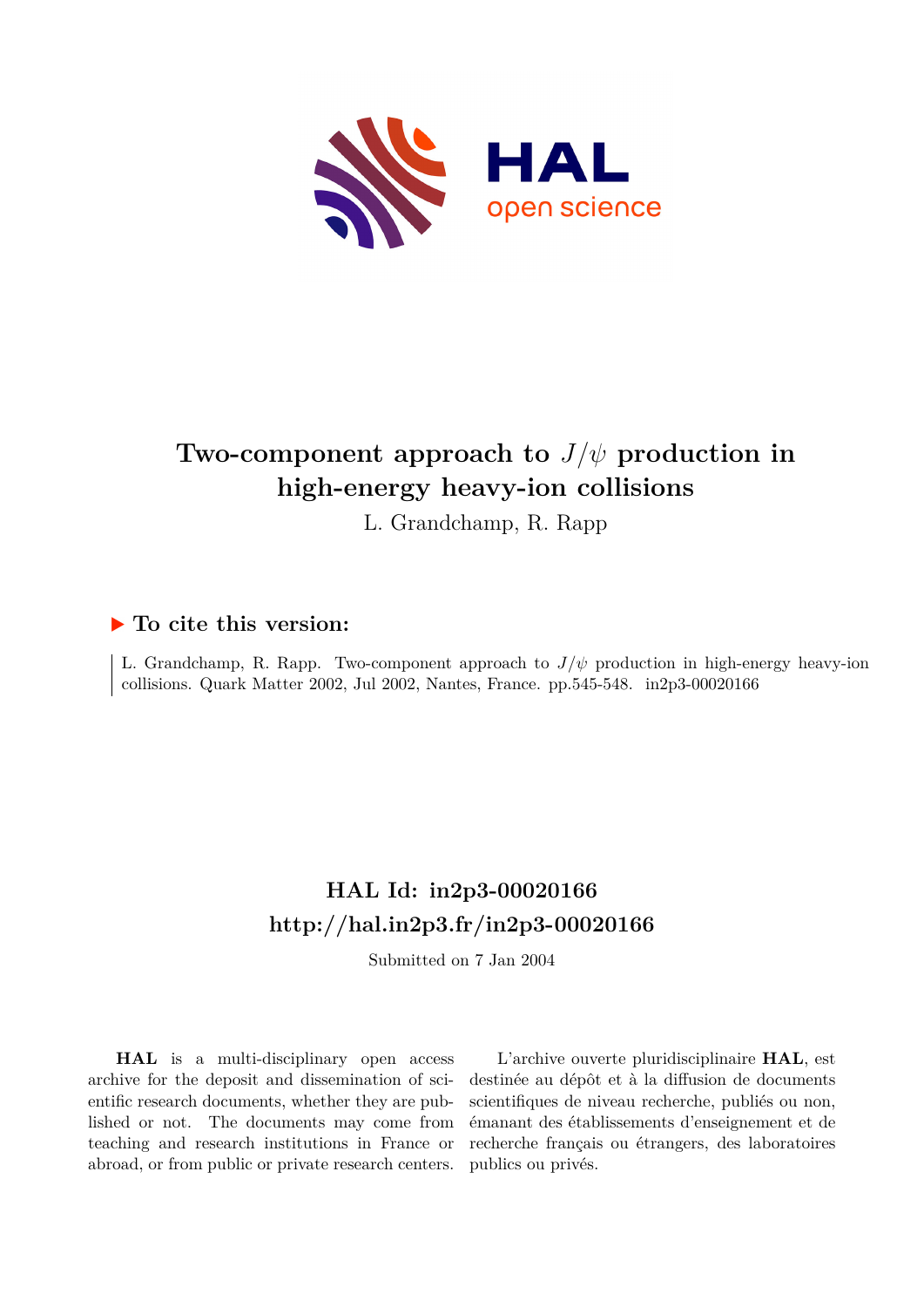Two-Component Approach to J/Ψ Production in High-Energy Heavy-Ion Collisions ∗

L. Grandchamp<sup>ab†</sup>, R. Rapp<sup>ac</sup>

<sup>a</sup>State University of New York at Stony Brook, Stony Brook, NY 11794-3800

b IPN Lyon, IN2P3-CNRS et UCBL, 43 Bd. du 11 Novembre 1918, 69622 Villeurbanne

<sup>c</sup>NORDITA, Blegdamsvej 17, DK-2100 Copenhagen

The production of charmonia in ultrarelativistic heavy-ion collisions is investigated including two sources. These are a primordial contribution coupled with various phases of dissociation, and a statistical coalescence of c and  $\bar{c}$  quarks at the hadronization phase transition. Within a schematic fireball evolution, SPS data on  $J/\Psi$  production can be reasonably well reproduced. Remaining discrepancies in the  $\Psi'/\Psi$  ratio are discussed. Predictions for the  $J/\Psi$  centrality dependence at RHIC energies are confronted with first data from PHENIX. The pertinent excitation function of the  $N_{J/\Psi}/N_{c\bar{c}}$  ratio exhibits a characteristic minimum structure signaling the transition from the standard  $J/\Psi$  suppression scenario (SPS) to predominantly statistical production (RHIC).

#### 1. Introduction

In the standard picture of  $J/\Psi$  production in heavy-ion collisions [\[1,2](#page-4-0)], charmonium states are (pre-) formed in primordial N - N collisions and subject to subsequent nuclear absorption, Quark-Gluon Plasma (QGP) and hadronic dissociation. Hence, the magnitude of  $J/\Psi$  suppression reflects on the plasma effect provided that nuclear and hadronic suppression are known and/or small. Recently, an alternative mechanism of  $J/\Psi$  production in relativistic heavy-ion collisions has been suggested [[3–5](#page-4-0)]. The underlying idea is that charmonium states are formed by statistical coalescence of  $c$  and  $\bar{c}$  quarks at the hadronization transition according to thermal weights, with the total  $c\bar{c}$  abundance being determined by primordial parton fusion.

In the following, we present a combined approach of direct and statistical  $J/\Psi$  production [[6,7\]](#page-4-0), constructed within a thermal framework that is consistent with basic hadrochemistry and expansion dynamics at both SPS and RHIC, and also reproduces electromagnetic observables at the SPS. In particular, we do not invoke any "anomalous" open-charm enhancement beyond expectations from N - N collision scaling.

<sup>∗</sup>This work was supported by the U.S. Department of Energy under Grant No. DE-FG02-88ER40388. †Email: loic@tonic.physics.sunysb.edu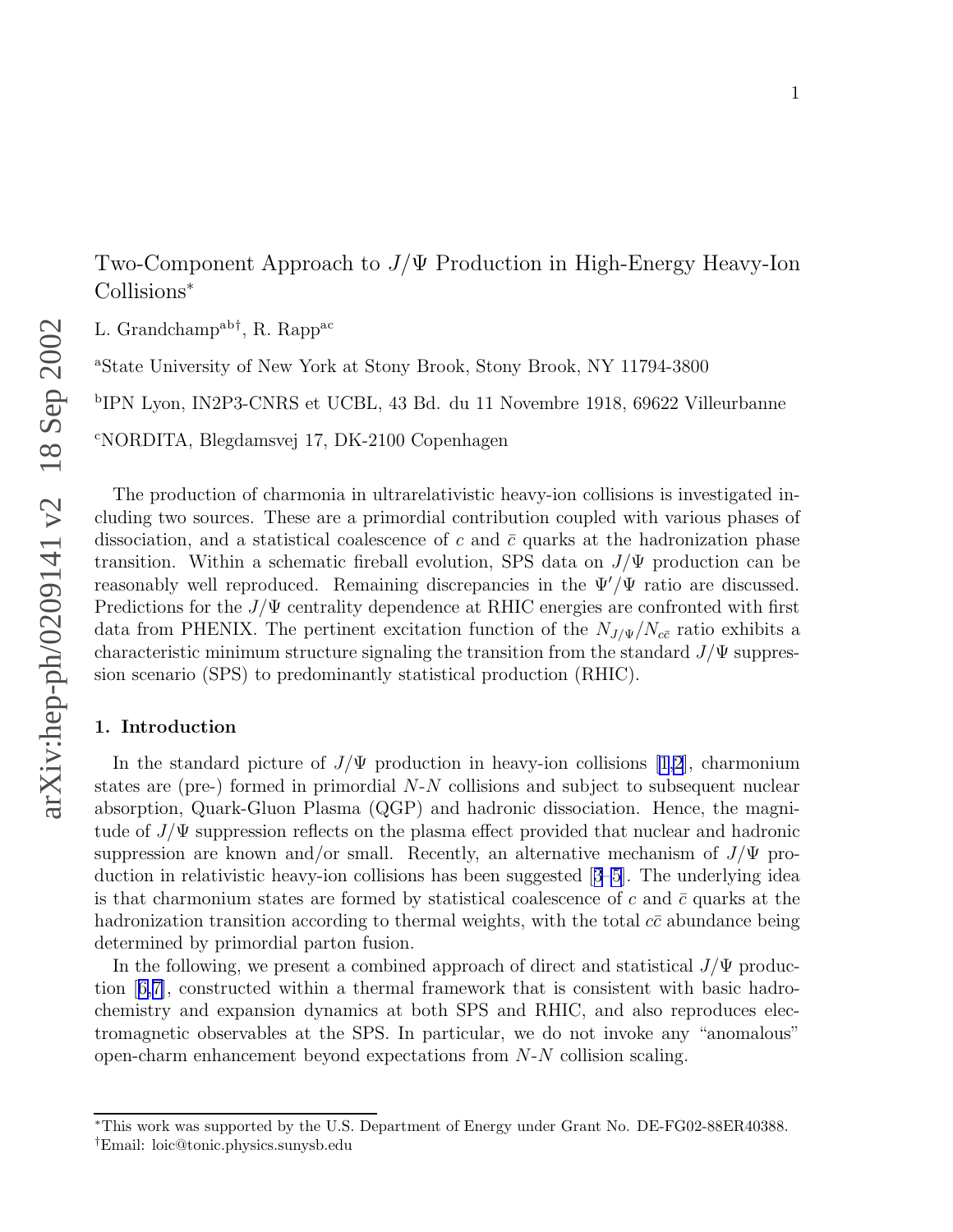#### 2. Two-component model of  $J/\Psi$  production

The first ("direct") component of  $J/\Psi$  yield is attributed to primordial  $J/\Psi$ 's arising from early (hard) parton-parton collisions. A first suppression factor,  $S_{nuc}$ , is due to nuclear absorption evaluated in the Glauber picture with a phenomenological (constant) cross-section  $\sigma_{\Psi N} \simeq 6.4$  mb. Subsequent QGP suppression is based on inelastic scattering of thermal partons of the c or  $\bar{c}$  quark within the bound state, using a quasifree approximation with account for in-medium modified charmonium binding energies [[6\]](#page-4-0). Hadronic dissolution cross sections are estimated within a  $SU(4)$ -symmetric effective theory [\[8](#page-4-0),[9](#page-4-0)]. The pertinent dissociation rates for both QGP and hadron gas (HG) are convoluted over a thermal fireball evolution [[10](#page-4-0),[11](#page-4-0)] for a heavy-ion collision at given impact parameter, yielding charmonium suppression factors  $\mathcal{S}_{QG}^X$  and  $\mathcal{S}_H^X$   $(X = J/\Psi, \psi', \chi)$ , respectively. This leads to the number of direct  $J/\Psi$ 's from primordial production (including feeddown),

$$
\mathcal{N}_{J/\Psi}^{dir} = \sigma_{pp}^{J/\Psi} ABT_{AB}(b) \mathcal{S}_{nuc} \left[ 0.6 \mathcal{S}_{QG+H}^{J/\Psi} + 0.032 \mathcal{S}_{QG+H}^{\chi} + 0.08 \mathcal{S}_{QG+H}^{\Psi'} \right] \ . \tag{1}
$$

The second ("statistical") component of  $J/\Psi$  yield originates from coalescence of c and  $\bar{c}$  quarks at hadronization. The abundances of charmed particles follow from hadronic thermal weights at the critical temperature  $T_c$ , with the absolute number matched to the amount of charm quarks created in primordial  $N-N$  collisions. This necessitates the introduction of an effective fugacity factor  $\gamma_c$  which is determined enforcing exact (local) charm conservation. The statistical  $J/\Psi$  production, including feeddown, is then given by

$$
\mathcal{N}_{J/\Psi}^{th} = \gamma_c^2 V_H \left[ n_{J/\Psi} \mathcal{S}_H^{J/\Psi} + \sum \mathcal{BR}(X \to J/\Psi) n_X \mathcal{S}_H^X \right] \mathcal{R} , \qquad (2)
$$

where the volume at hadronization,  $V_H$ , is taken from our fireball evolution. The factor  $R<1$  approximates the effects of incomplete charm-quark thermalization (calculated in a relaxation time approach), inducing a relative reduction of statistical production.

The total number of  $J/\Psi$ 's observed per heavy-ion collision follows as  $\mathcal{N}_{J/\Psi} = \mathcal{N}_{J/\Psi}^{dir} +$  $\mathcal{N}_{J/\Psi}^{th}$ . The model involves essentially two parameters: the strong coupling constant figuring into the QGP dissociation cross section, as well as the  $c$ -quark thermalization time.

#### 3. SPS

Our results for the centrality dependence of the  $J/\Psi$  yield in the Pb(158 AGeV)-Pb system are compared to NA50 data [\[12\]](#page-4-0) in Fig. [1](#page-3-0). Direct production (dashed line) always prevails over the thermal component (dot-dashed line). The latter sets in once a QGP starts forming, which, coupled with the rather strong QGP suppression, mimics the first drop at around  $E_T \simeq 40$  GeV. The overall good description of the NA50 data extends beyond  $E_T > 100$  GeV (not shown here) when incorporating transverse energy fluctuations [[13\]](#page-4-0) and a careful assessment of the minimum bias analysis [[14\]](#page-4-0), cf. ref. [[7\]](#page-4-0). In addition, the model also reproduces the NA38 results for the S-U system reasonably well. We note that the relative smallness of statistical production stems from *not* invoking any "anomalous" open-charm enhancement.

Within our two-component model, the  $\Psi/\Psi$  ratio can be extracted without further assumptions. The results (Fig. [2](#page-3-0)) for both  $S-U$  (dashed) and  $Pb-Pb$  (solid) indicate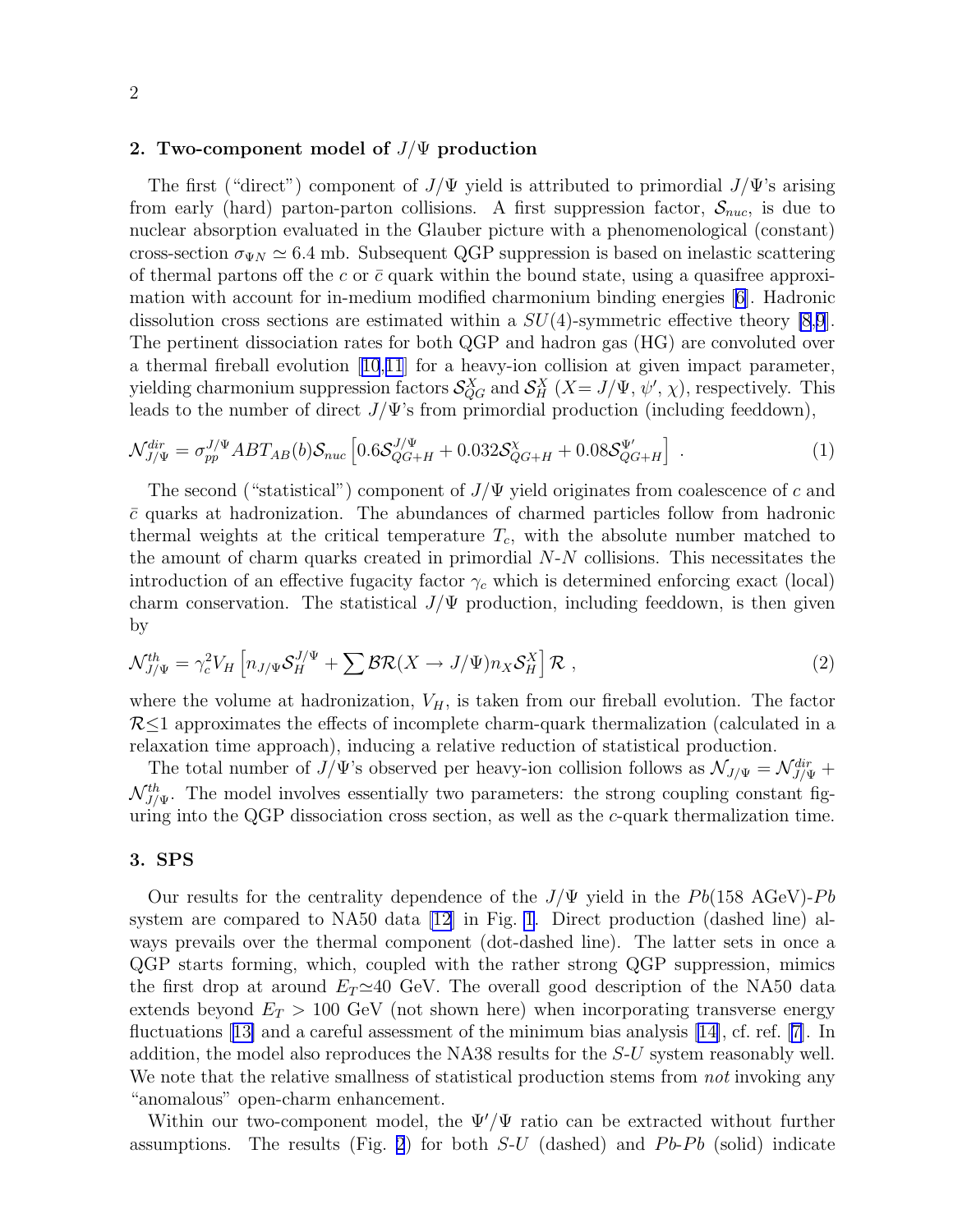<span id="page-3-0"></span>



Figure 1.  $J/\Psi$  over Drell-Yan ratio at SPS Figure 2.  $\Psi'/\Psi$  ratio for Pb(158 AGeV)-Pb for  $Pb(158 \text{ AGeV})$ - $Pb$  collisions.

and S(200 AGeV)-U systems at SPS.

significant discrepancy with NA38/NA50 data. We believe the deficiency in our description to reside in the hadronic phase, cf. also ref. [\[15\]](#page-4-0). Indeed, an artificial increase of the hadronic Ψ′ dissociation cross-section by a factor of 5 clearly improves the agreement with the data. Further analysis is required by addressing, e.g., in-medium effects on D-mesons.

#### 4. Predictions for RHIC and excitation function

At RHIC, due to much more abundant primordial charm-quark production and due to a stronger plasma suppression, the statistical  $J/\Psi$  production prevails over the direct component. This is apparent from Fig. 3 where the number of  $J/\Psi$ 's per binary collision is plotted as a function of centrality. The full curve represents our prediction of ref. [[7](#page-4-0)], with a minor adjustment of the input parameters from pp collisions according to the (central values of the) recent PHENIX measurements [[16](#page-4-0)] which reported  $\sigma_{J}^{pp}$  $\sum_{J/\Psi}^{pp}(\sqrt{s} = 200\,\,\text{GeV}) =$  $3.8 \pm 0.6$ (stat)  $\pm 1.3$ (sys)  $\mu$ b and  $\sigma_{c,\bar{c}}^{pp}(\sqrt{s}=200 \text{ GeV}) \simeq 650 \mu$ b. Despite the large error bars, it appears that scenarios involving standard  $J/\Psi$  suppression only, as well as more extreme recombination scenarios, are disfavored by the data.



Figure 3. RHIC centrality dependence of Figure 4. Excitation function of the ratio the number of  $J/\Psi$ 's per binary collision.  $N_{J/\Psi}/N_{c\bar{c}}$  in central heavy-ion collisions.